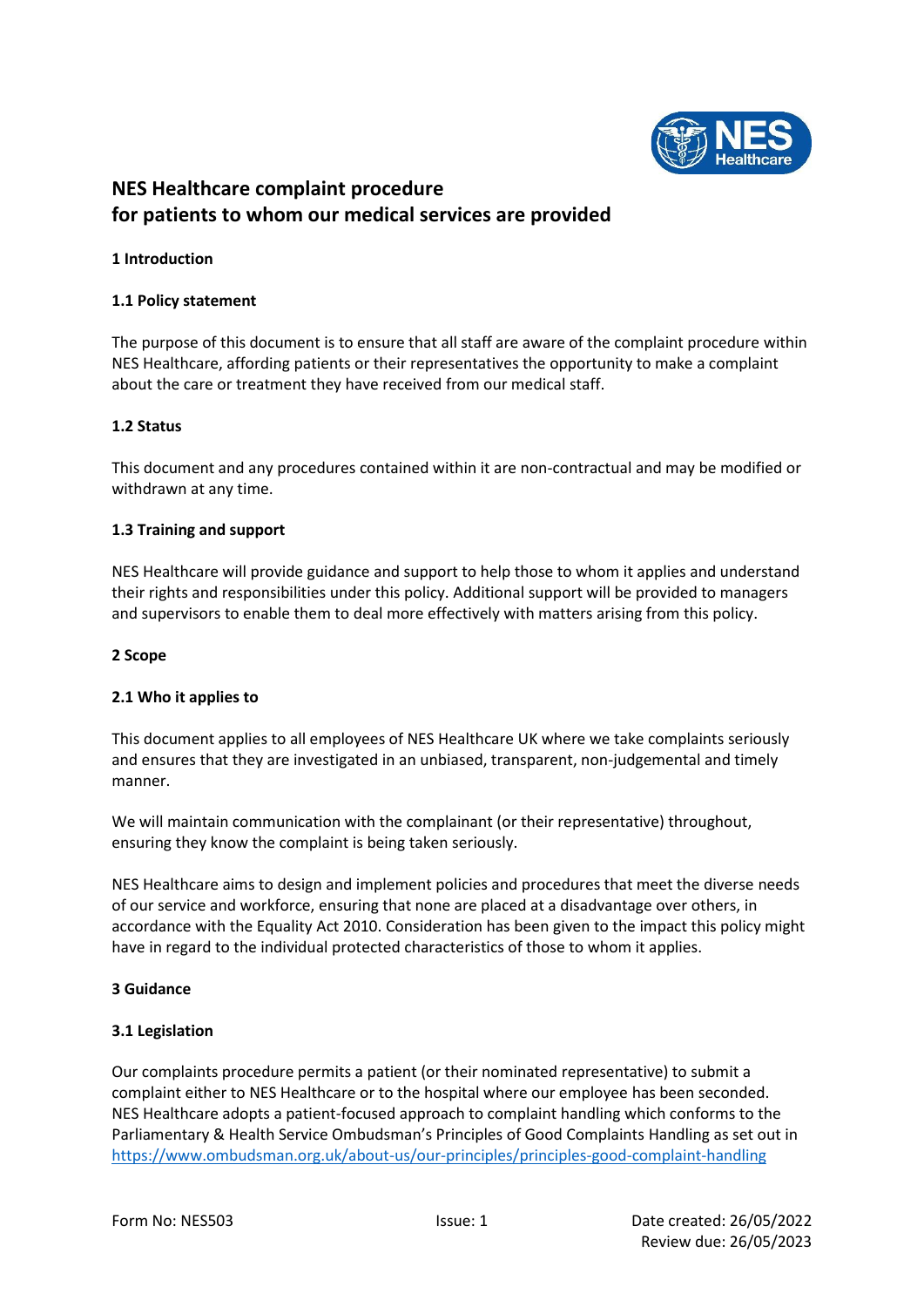Our process includes advice for patients on how to escalate to the Ombudsman as referenced in the actions following the Patterson inquiry (Recommendation 6a).

Link: [https://www.gov.uk/government/publications/government-response-to-the-independent](https://www.gov.uk/government/publications/government-response-to-the-independent-inquiry-report-into-the-issues-raised-by-former-surgeon-ian-paterson/government-response-to-the-independent-inquiry-report-into-the-issues-raised-by-former-surgeon-ian-paterson)[inquiry-report-into-the-issues-raised-by-former-surgeon-ian-paterson/government-response-to-the](https://www.gov.uk/government/publications/government-response-to-the-independent-inquiry-report-into-the-issues-raised-by-former-surgeon-ian-paterson/government-response-to-the-independent-inquiry-report-into-the-issues-raised-by-former-surgeon-ian-paterson)[independent-inquiry-report-into-the-issues-raised-by-former-surgeon-ian-paterson](https://www.gov.uk/government/publications/government-response-to-the-independent-inquiry-report-into-the-issues-raised-by-former-surgeon-ian-paterson/government-response-to-the-independent-inquiry-report-into-the-issues-raised-by-former-surgeon-ian-paterson)

# **3.2 Definitions of a complaint**

A complaint or concern is an expression of dissatisfaction about an act, omission or decision of NES Healthcare and its employees, either verbal or written, and whether justified or not, which requires a response.

There is no difference between a 'formal' and an 'informal' complaint. Both are expressions of dissatisfaction.

# **3.3 Complaints procedure promulgation**

With our employees, caring for patients on different sites corporate and local management is well aware of who to contact regarding the complaints process. In addition, the process is included on our website.

# **3.4 Responsible person**

At NES Healthcare the responsible person is Dr Stephen Drotske, Medical Director. He is responsible for ensuring compliance with the complaints regulations and making sure action is taken as a result of the complaint. He can be contacted at **Stephen.drotske@neshealthcare.co.uk** or at 01296 746150.

# **3.5 Complaints Manager**

At NES Healthcare the Complaints Manager is Justyn Tollyfield who acts as the Operations Director. He is responsible for managing all complaints procedures.

# **3.6 Complainant options**

The complainant, or their representative, can complain about any aspect of care or treatment they have received to:

NES Healthcare UK via the Complaints Manager Telephone 01296 746140, email [justyn.tollyfield@neshealthcare.co.uk](mailto:justyn.tollyfield@neshealthcare.co.uk) or in writing: Mr Justyn Tollyfield, NES Healthcare UK, Barclays House, Aylesbury, HP19 8DB.

# **3.7 Timescale**

The time constraint on bringing a complaint is 12 months from the occurrence giving rise to the complaint, or 12 months from the time that they become aware of the matter about which they wish to complain.

If, however, there are good reasons for complaints not being made within the timescale detailed above, consideration may be afforded to investigating the complaint if it is still feasible to investigate the complaint effectively and fairly*.* Should any doubt arise, further guidance should be sought from the Responsible Officer at [stephen.drotske@neshealthcare.co.uk.](mailto:stephen.drotske@neshealthcare.co.uk)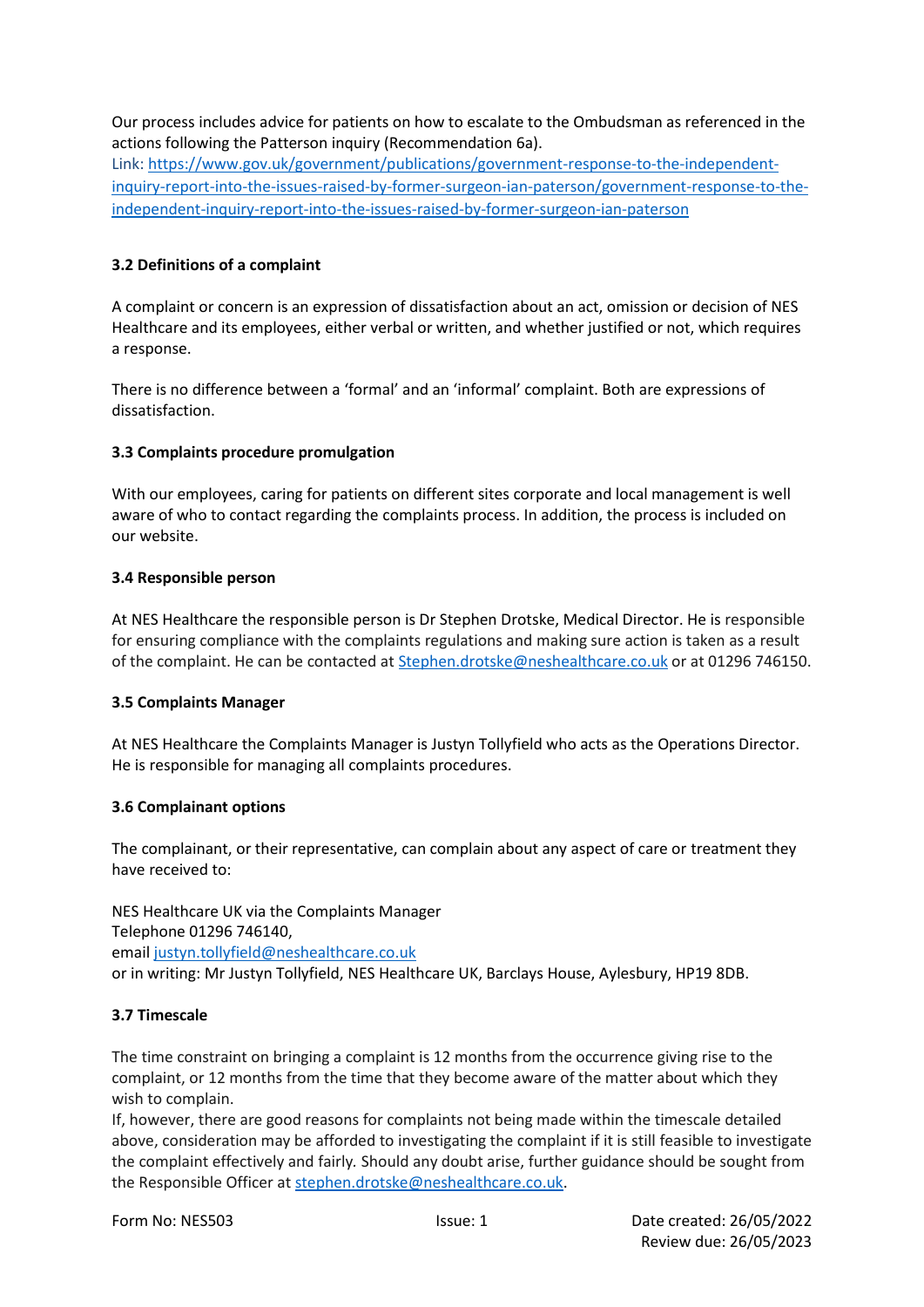## **3.8 Response times**

The complainant has a right to be regularly updated regarding the progress of their complaint. The Complaints Manager at NES Healthcare will:

- Provide an initial response to acknowledge any complaint within three working days after the complaint is received
- Provide regular updates during the investigation
- Aim to resolve the complaint within 40 days

The Complaints Manager will negotiate a plan with the complainant or their representative which will detail the agreed timescales for investigation.

## **3.9 Verbal and written complaints**

Patients can opt to complain either verbally or in writing. No matter what the cause of the complaint, all staff will offer empathy when entering into discussions with the complainant.

If a patient wishes to complain verbally, an appointment will be made for them to meet the Complaints Manager. A verbal complaint will be acknowledged in writing by the Complaints Manager, or nominated deputy in their absence. The Complaints Manager will record the verbal complaint in the complaints log; this will enable any trends to be identified and improvements to services made if applicable. The Complaints Manager will make a note of any discussions with the patient or their representative.

Discussing the nature of the complaint with the complainant in person or via telephone may enable a local resolution, which is the quickest method of resolving a complaint and will negate the requirement for the complaint to proceed through the formal complaint process.

If a patient opts to complain in writing (letter or email), the Complaints Manager will acknowledge receipt of the complaint within three working days. This acknowledgement will offer the complainant the opportunity to have a discussion about their complaint, while explaining the process and enabling the Complaints Manager to determine if local resolution is achievable. Where possible, patients and/or their representatives should be encouraged to use the complaint form at Annex A of this policy.

If local resolution is not an option, the Complaints Manager will then discuss with the complainant a complaints plan and an agreed time frame for an investigation. Complainants should be advised that this timescale is merely indicative and there may, on occasion, be the need to liaise with other service providers, i.e. secondary care, which could delay the process. However, reassurance will be provided that the complainant will be provided with regular updates by the Complaints Manager regarding their complaint.

# **3.10 Investigating complaints**

NES Healthcare will ensure that complaints are investigated effectively and in accordance with extant legislation and guidance. This practice will follow eight standards when addressing complaints: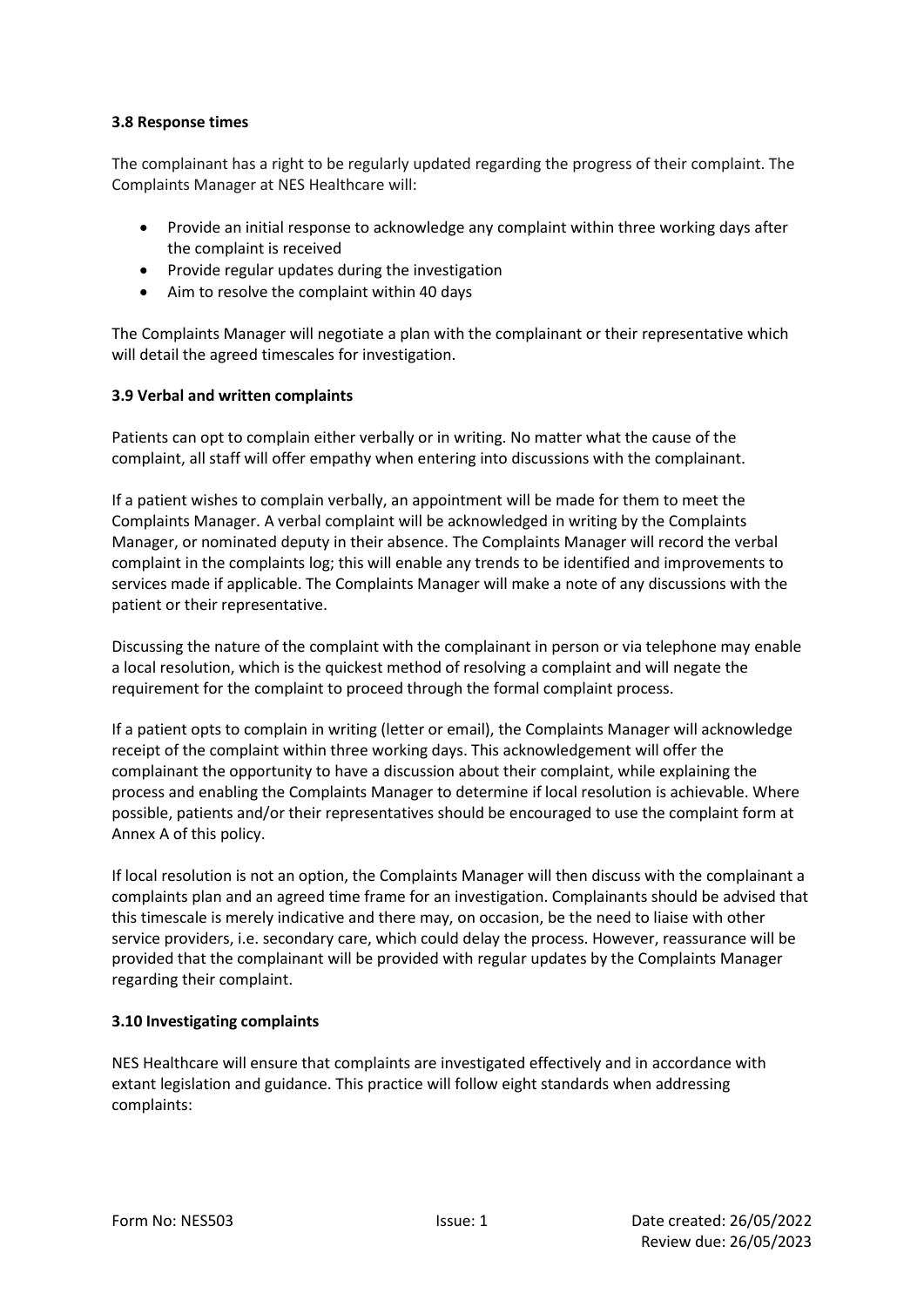- 1. The complainant has a single point of contact in the organisation and is placed at the centre of the process. The nature of their complaint and the outcome they are seeking is established at the outset.
- 2. The complaint undergoes initial assessment and any necessary immediate action is taken. A lead investigator is identified.
- 3. Investigations are thorough, where appropriate obtaining independent evidence and opinion, and are carried out in accordance with local procedures, national guidance and within legal frameworks.
- 4. The investigator reviews, organises and evaluates the investigative findings.
- 5. The judgement reached by the decision maker is transparent, reasonable and based on the evidence available.
- 6. The complaint documentation is accurate and complete. The investigation is formally recorded, the level of detail appropriate to the nature and seriousness of the complaint.
- 7. Both the complainant and those complained about are responded to adequately.
- 8. The investigation of the complaint is complete, impartial and fair.

## **3.11 Final formal response to a complaint**

Upon completion of the investigation, a formal written response will be sent to the complainant and will include the following information:

- An explanation of how the complaint was considered
- An apology, if appropriate
- An explanation based on facts
- Whether the complaint in full or in part is upheld
- The conclusions reached in relation to the complaint, including any remedial action that the organisation considers to be appropriate
- Confirmation that the organisation is satisfied that any action has been or will be actioned
- Where possible, we will respond to people about any lessons learnt
- Information and contact details for the Parliamentary and Health Service Ombudsman as the next stage of the complaints process

The Complaints Manager or the Responsible Officer will clearly stipulate that this response is the final response to be issued by NES Healthcare, and if the complainant is not satisfied then they should contact the Ombudsman.

## **3.12 Confidentiality in relation to complaints**

Any complaint is investigated with the utmost confidence and all associated documentation will be held separately from the complainant's medical records. Complaint confidentiality will be maintained, ensuring only managers and staff who are involved in the investigation know the particulars of the complaint.

## **3.13 Summary**

The care and treatment delivered by NES Healthcare is done so with due diligence and in accordance with current guidelines. However, it is acknowledged that sometimes things can go wrong. By having an effective complaints process in place, we are able to investigate and resolve complaints in a timely manner, achieving the desired outcome for service users, whilst also identifying lessons learnt and ultimately improving service delivery.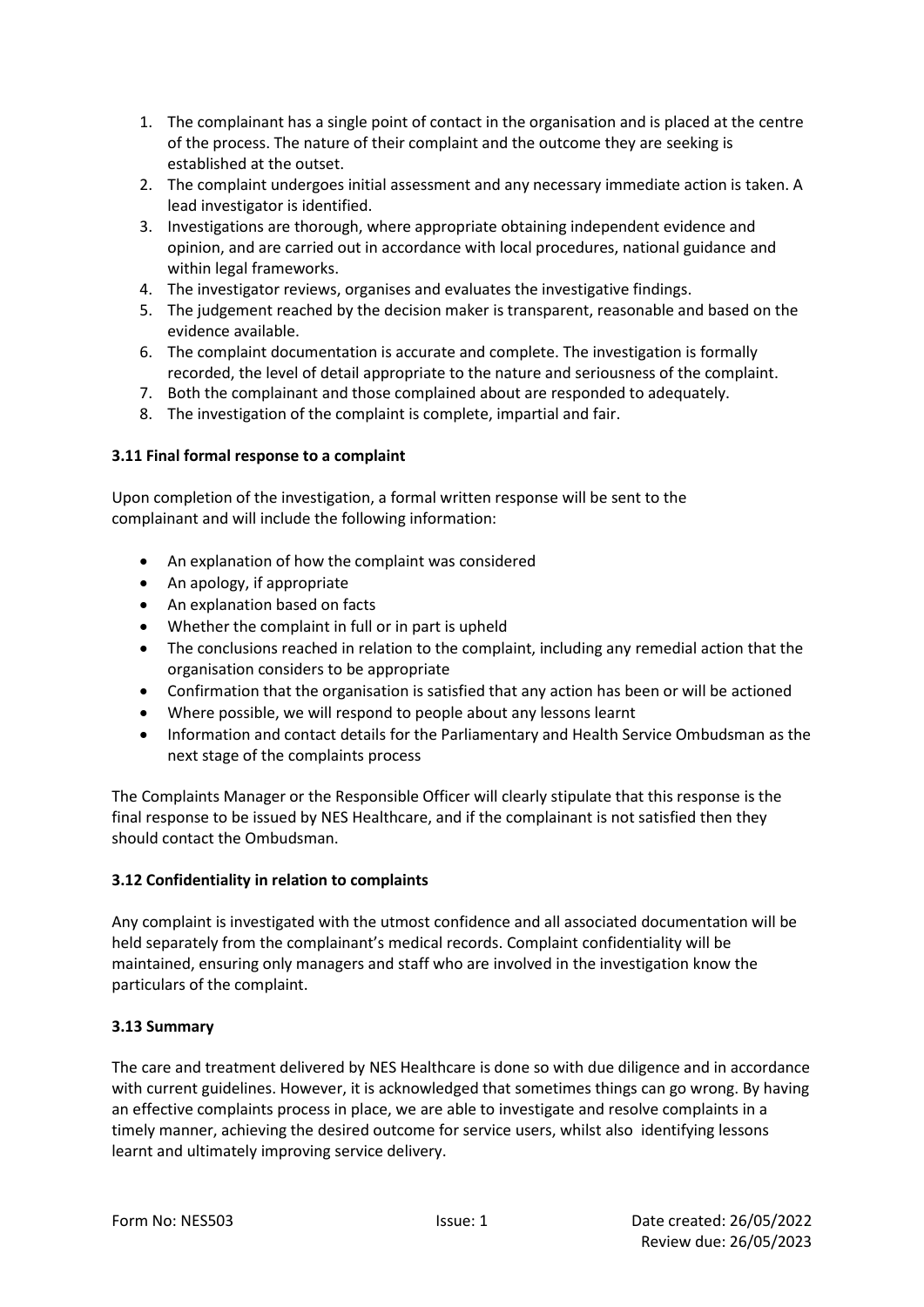

## **Annex A – Patient Complaint Form**

#### **SECTION 1: PATIENT DETAILS**

| <b>Surname</b>       | <b>Maiden name</b>                                 |
|----------------------|----------------------------------------------------|
| Forename             | <b>Title</b><br>(i.e.<br>Mr,<br>Mrs,<br>Ms,<br>Dr) |
| Date of birth        | <b>Address:</b>                                    |
| <b>Telephone No.</b> | Postcode:                                          |
|                      |                                                    |

## **SECTION 2: COMPLAINT DETAILS**

Please give full details of the complaint below, including dates, times, locations and names of any NES healthcare UK staff (if known). Continue on a separate page if required.

## **SECTION 3: SIGNATURE**

| <b>Surname &amp; initials</b> | Title (Mr, Mrs, Ms, Dr) |
|-------------------------------|-------------------------|
| Signature                     | <b>Date</b>             |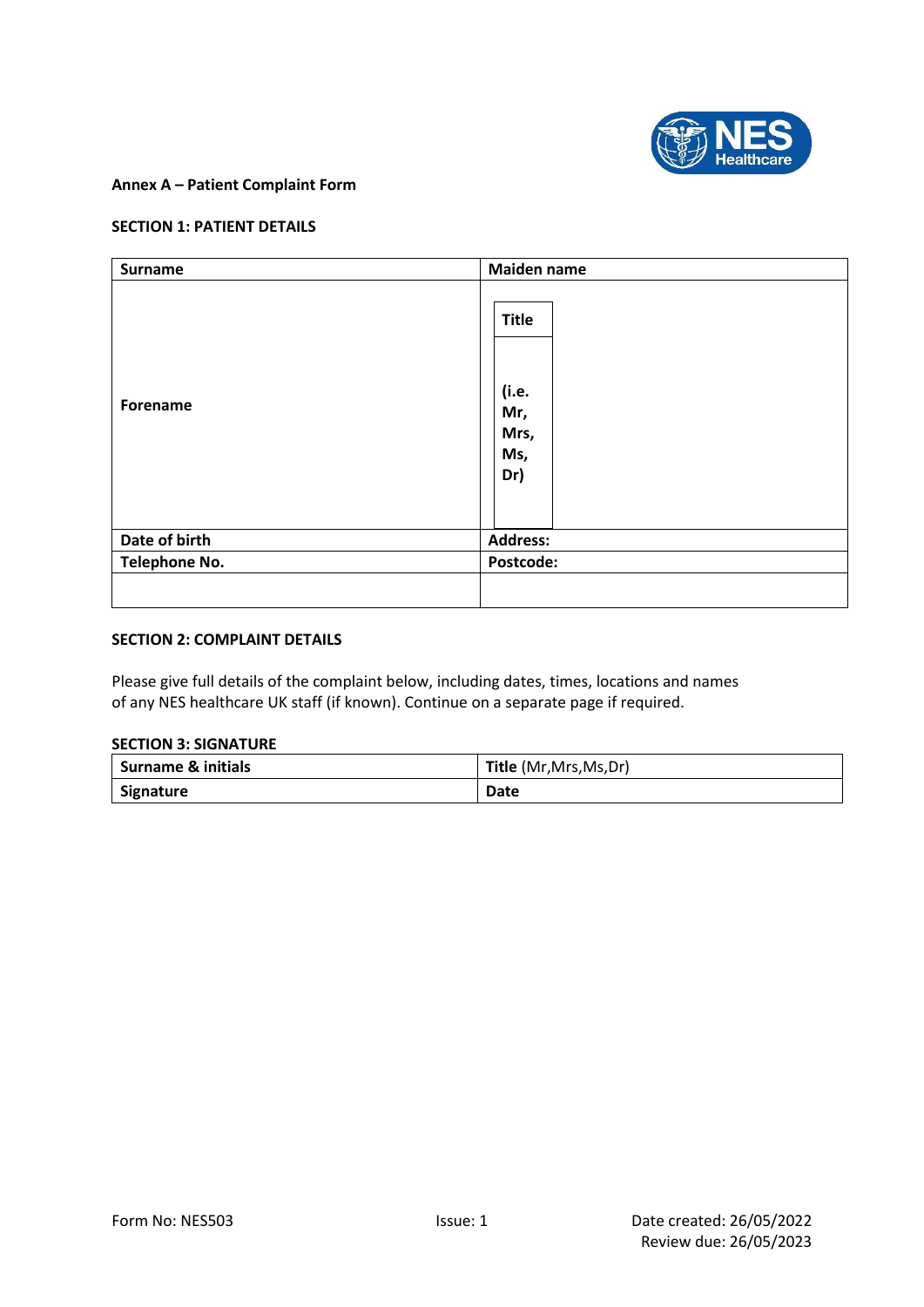

### **Annex B – Third Party Patient Complaint Form**

#### **SECTION 1: PATIENT DETAILS**

| <b>Surname</b> | Maiden name                                        |
|----------------|----------------------------------------------------|
| Forename       | <b>Title</b><br>(i.e.<br>Mr,<br>Mrs,<br>Ms,<br>Dr) |
| Date of birth  | <b>Address:</b>                                    |
| Telephone No.  | Postcode:                                          |
|                |                                                    |

#### **SECTION 2: THIRD PARTY DETAILS**

| <b>Surname</b>                              | Forename        |
|---------------------------------------------|-----------------|
| Title<br>(i.e.<br>Mr,<br>Mrs,<br>Ms,<br>Dr) | <b>Address:</b> |
| <b>Telephone No.</b>                        | Postcode:       |

### **SECTION 3: DECLARATION**

I hereby authorise the individual detailed in Section 2 to act on my behalf in making this complaint and to receive such information as may be considered relevant to the complaint. I understand that any information given about me is limited to that which is relevant to the subsequent investigation of the complaint and may only be disclosed to those people who have consented to act on my behalf.

This authority is for an indefinite period/for a limited period only\*. Where a limited period applies, this authority is valid until ………./………./………. (insert date). (\* Delete as necessary)